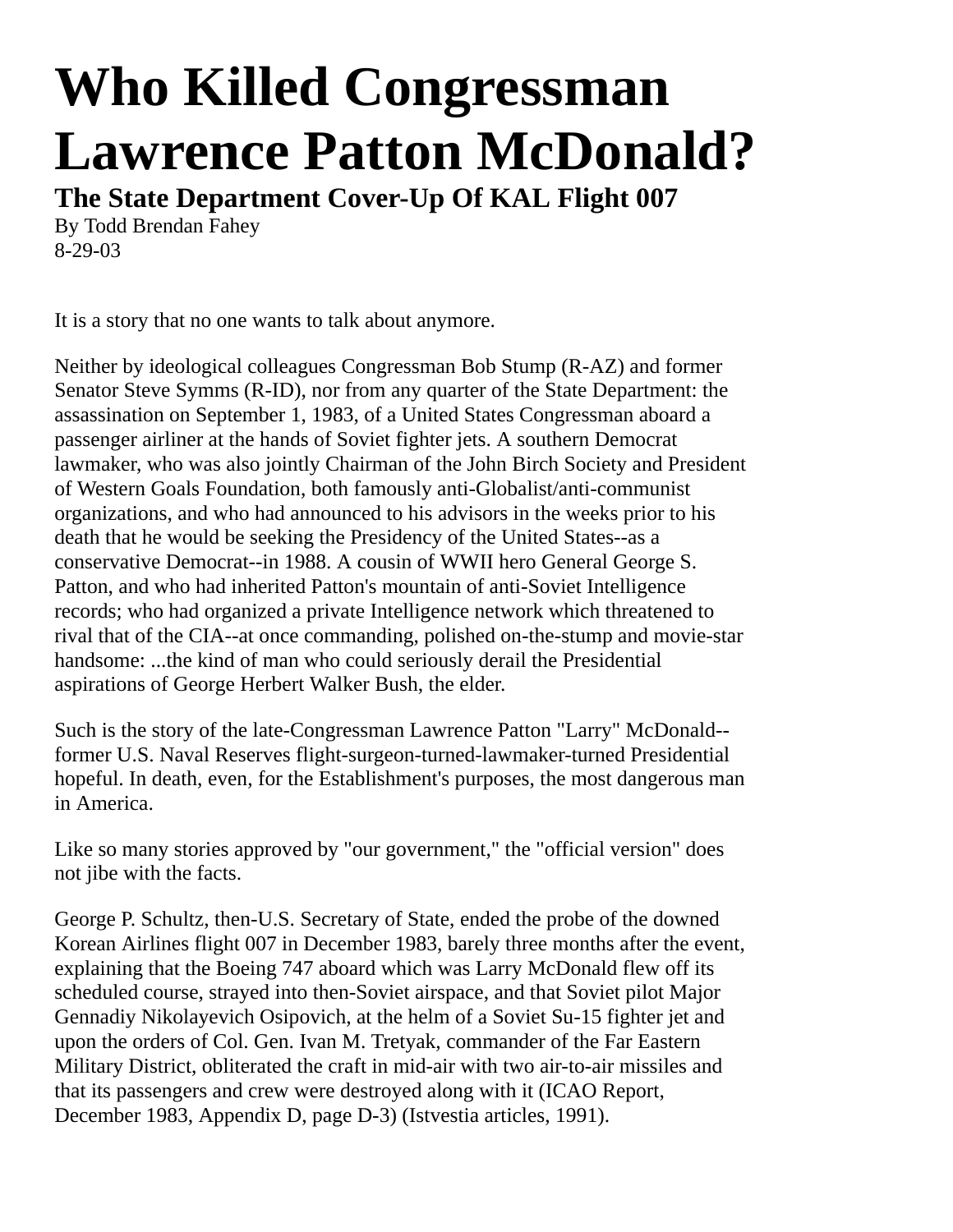Dan Rather, at CBS, and other Talking Heads, nodded with relief at this explanation, and then-President Ronald Reagan contented himself with the Senate's non-binding "condemnation" of the U.S.S.R., which was Senate Joint Resolution H.J. Res. 353, in proceedings chaired by then-Senator John Tower (R-TX) (who would, himself, perish in an airline crash in 1991).

But that is not what happened

In fact, the evidence of a successful landing of KAL 007 on Sakhalin Island or an at-sea ditching, with surviving passengers, Congressman McDonald among them, is so massive--from signed FAA logs, to official statements from Japanese Civil Aviation Bureau, to testimony from Korean lawmakers and Korean CIA (KCIA)- that the only rightful conclusion is one of cover-up. Evidence of a Landing at Sakhalin Island

Signed logs of Duty Officer Orville Brockman at Federal Aviation Agency (FAA) headquarters in Washington, DC., of FAA representative Mr. Dennis Wilhelm, Tokyo, and reports from a "Mr. Takano" at the Japanese Civil Aviation Bureau headquarters, Air Traffic Division, all show that KAL 007 was not destroyed, and was, in fact, guided down to Sakhalin Island--a disputed territory held jointly by the former U.S.S.R. and Japan.

Of the many sightings or confirmations of the Sakhalin Island landing, the most salient and verifiable are these:

--C. K. Suh, Manager of the American Regional Office of Korean Air Lines in Los Angeles, contacted by telephone Congressman McDonald's press aide Tommy Toles, stated that he had "just called Korean Air Lines in Seoul" and that "the information I [Suh] got from them is that [the] U.S. Embassy in Korea informed the Korean Government, Minister of Foreign Affairs...that the plane has landed in Sakhalin."

--From FAA directly, Mr. Toles received a phone call from one of its officers, who stated:

"This is Duty Officer Orville Brockman at FAA headquarters in Washington, DC. We have just received information from our FAA representative, Mr. Dennis Wilhelm in Tokyo, as follows: He has been advised by the Japanese Civil Aviation Bureau headquarters, Air Traffic Division, Mr. Takano -- T-a-k-a-n-o -- who is his counterpart in Japanese aviation, as follows: Japanese self-defense force confirms that the Hokkaido radar followed Air Korea to a landing in Soviet territory on the island of Sakhalinska -- S-a-k-h-a-l-i-n-s-k-a -- and it is confirmed by the manifest that Congressman McDonald is on board."

--A month after the incident, South Korean lawmaker Son Se-il, of the opposition Democratic Party, reported having received a classified CIA report which indicated that at least some KAL 007 passengers and crew may have survived.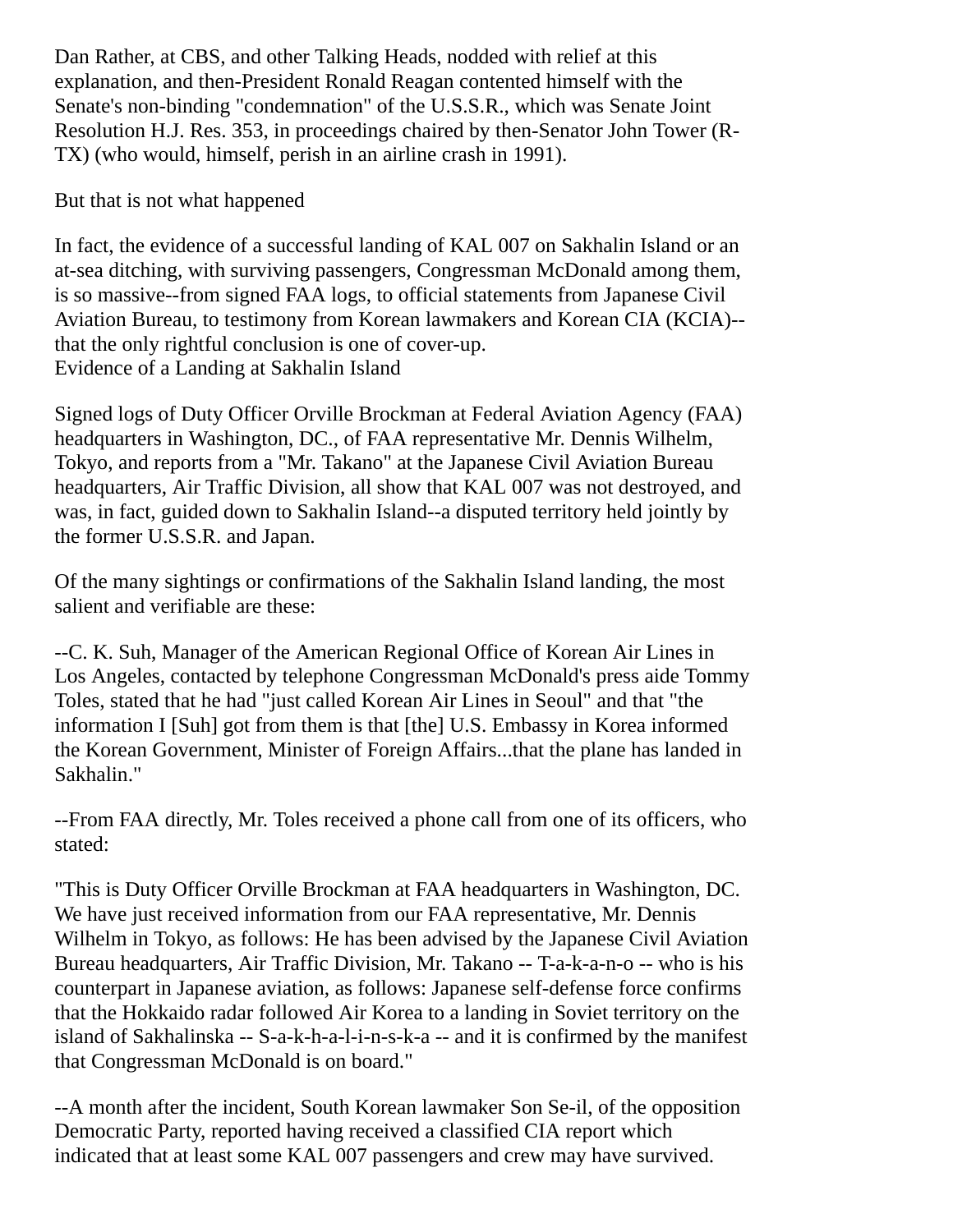The 57-year-old lawmaker told reporters that he had received the document, marked "Top Secret/codeword," but would not disclose his source. (Yonhap News Agency)

Reuters news service verifies that it obtained a copy of the 17-page report, some of which was published on October 26, 1983. The Reuters report states that this document indicates the Boeing 747: "...probably successfully ditched, there probably were survivors, the Soviets lied massively and diplomatic efforts need to be made to return the survivors."

--Columnist Jack Anderson (Deseret News, 04/03/84) confirms that a news associate, Don Van Natta, visited Tokyo in early 1984, and confirmed "from Japanese Intelligence sources and documents stamped 'secret' in red Japanese characters" key aspects of the KAL 007 incident, amongst which:

At 3:38 AM on September 1, 1983, "The Japanese radar station at Wakkanai, Hokkaido, which had been tracking the unidentified aircraft's progress, saw the blip disappear from the screen less than 50 miles away. The trackers thought it was probably a Soviet plane that had gone down." (Anderson column, Deseret News, 04/03/84)

Robert W. Lee, writing for the John Birch Society's The New American magazine, finds, of Van Natta's discovery:

"Since Wakkanai is itself only about 40 miles from Sakhalin's southern tip, KAL 007 would have had to have been very close to the island if it was `less than 50 miles away' from Wakkanai when it disappeared from radar. Since it had been airborne for 12 minutes at that point, there is no way that it could have been tracked that close to the island unless it had changed direction. And if it changed direction, it was under the control of the crew. (That trackers thought it was a Soviet plane also implies that it was heading toward the Soviet military stronghold, as a Soviet plane would be expected to do. Had it been moving away from the island, there would have been less reason to conclude that it was a Soviet aircraft.)" (Lee, "What Happened to Flight 007?", The New American, 08/29/88)

Most shockingly, and disputedly, shortly before his death, Israeli Intelligence official Avraham Shifrin, an expert in the Soviet-era gulag prisons system, in a series of American television interviews reported in 1993 the existence of Soviet eye-witnesses to a captive Congressman Larry McDonald, being held at Lubyanka prison, a special KGB stronghold, and that the other survivors were jailed in encampments at Wrangel Island or along the Trans-Siberian border. Shifrin claimed that the Border Guard boats of Soviet (KGB) Gen. Semyon Romanov had been dispatched to an area between the Moneron and Sakhalin Islands, and had stripped the largely intact KAL 007 of luggage and a very-much-alive crew and human cargo.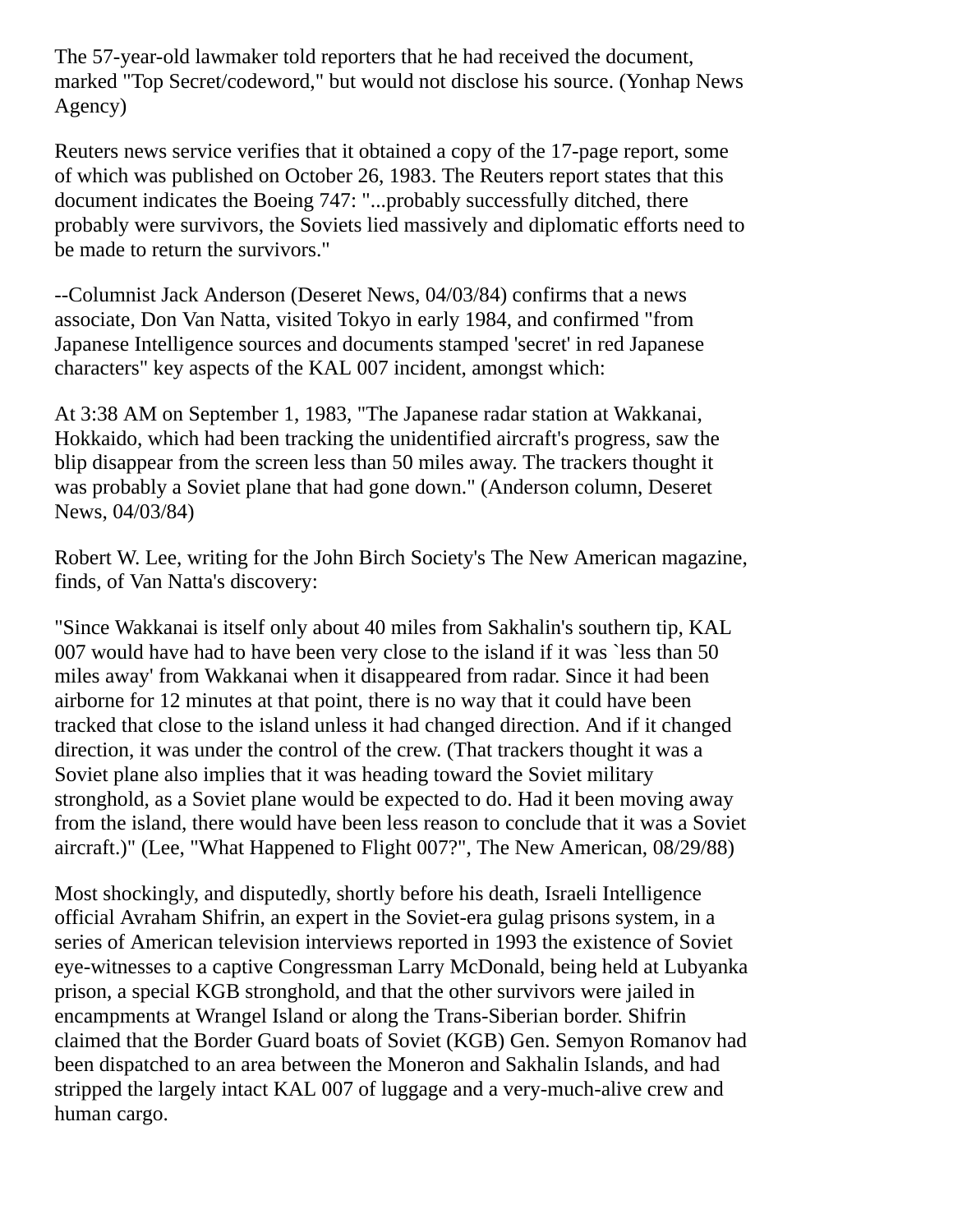And most damning of all, the South Korean Ministry of Foreign Affairs reports that agents at Central Intelligence Agency at 10:00pm, September 1, 1983, phoned its office with the announcement that "the plane had landed at Sakhalin. The crew and passengers are safe." (Michel Brun, Incident at Sakhalin: The True Mission of KAL 007, p. 5, ISBN: 1-56858-054-1; independent confirmation, confidential sources, Seoul Ministry of Foreign Affairs)

Evidence of a Successful at-Sea Ditching

Those who discount a guided landing at Sakhalin Island, but who believe KAL 007 successfully ditched at-sea, with survivors, point to the following evidence:

Radar tracking of the Boeing craft demonstrate a 12-minute descent (ICAO report), which independent avionics experts have gone on-record as stating would have been impossible were the craft "destroyed" in-flight, as was stated by its pursuer, Soviet pilot Maj. Osipovich ("the target is destroyed" [Osipovich, from the ICAO report]. Studies of radar tracking and black box data reconnaisance of other crafts of similar weight and with decompression at similar altitudes, demonstrate that KAL 007 would have reached the ocean's surface in a mere 2 1/2 minutes-to-3 minutes.

To wit, just one comparison as reported by Associated Press: "A China Airlines jumbo jet fell 32,000 feet in less than two minutes Tuesday [February 19th] after all four of its engines failed...". (Deseret News/AP, 02/20/85)

Additionally, no bodies have ever been conclusively recovered from the supposed crash site; and although there have been unconfirmed reports by Japanese fishermen as finding bodies washed ashore in remote island locations of Japan, none have ever been identified by the former Soviet Union, the United States or any international organization as being from KAL 007. And in the first eight days following the supposed air-to-air obliteration of a 747, a craft dubbed by pilots and radar-trackers "heavy," for its sheer mass, no bodies and no debris were found at the supposed crash site. In all, according to the official ICAO report, only between 500-839 small pieces of debris were ever recovered.

Insight magazine offers a telling comparison to other crash site investigations:

"In 1985, an Air India Boeing 747, carrying 329 passengers, exploded at 31,000 feet over the North Atlantic when a suspected terrorist bomb was detonated. In that tragedy 132 bodies were recovered--123 of them on the same day. All were identified. In 1987, when a South African Airlines 747 exploded at 14,000 feet from a cargo-bay fire, 15 of 159 persons were recovered along with several thousand pieces of debris, some as far away as 2,000 nautical miles." ("KAL 007 Mystery," Maier, 04/17/01)

The Government Reaction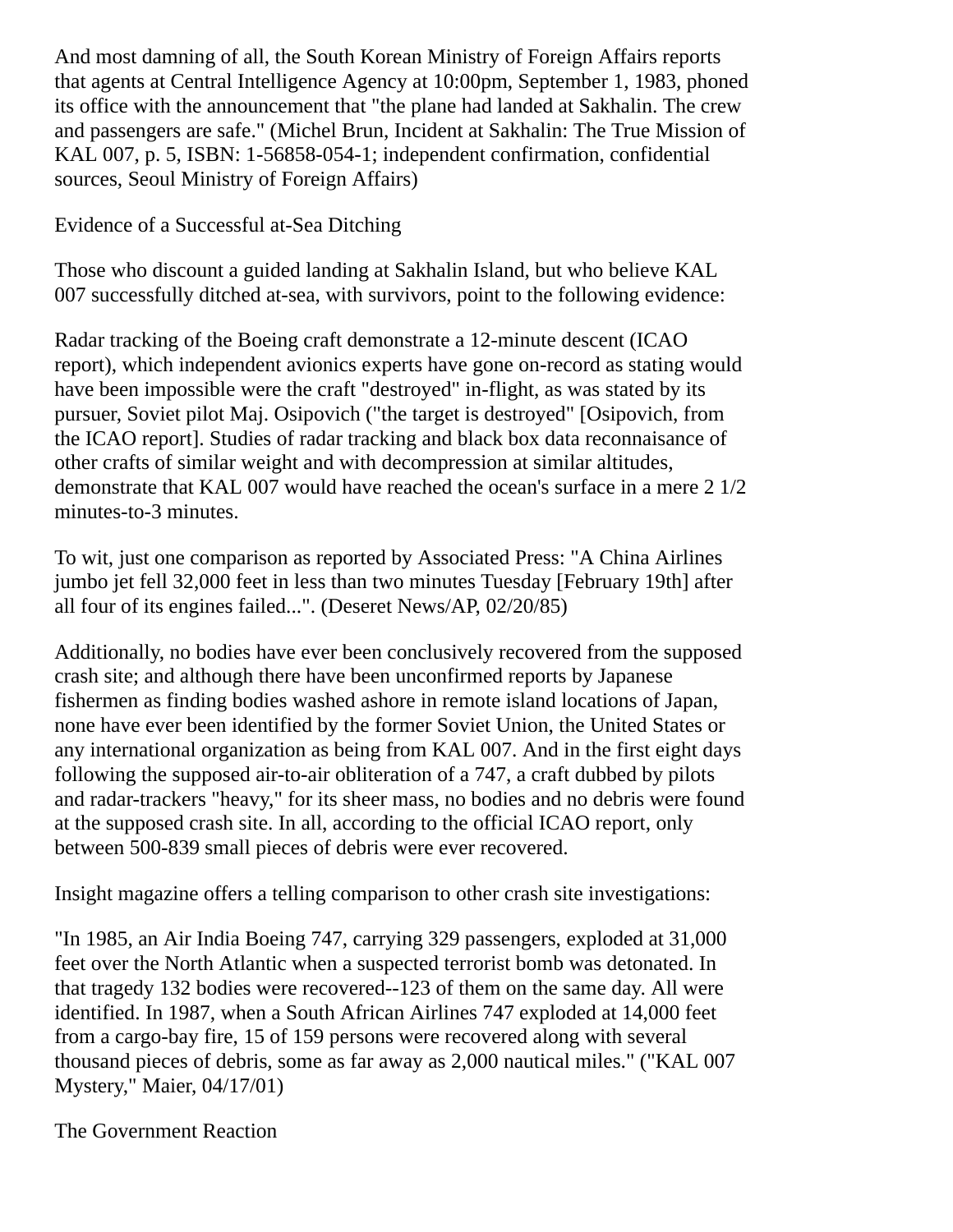Then-State Department spokesman Richard Boucher, confronted with such testimony, indicating a potential survival of passengers and crew of KAL 007, stated in an October 25, 1992, news conference:

"In our view, the claim is false. We had no information that would indicate that there are survivors of the KAL crash. There are other groups that have asserted as well that there were survivors, but they have never substantiated their allegations... During recent talks with President Yeltsin, in fact, our delegation asked about possible survivors of the crash. President Yeltsin replied that there had been no survivors, and we have no reason to doubt the Russian government's statement." (emphasis mine)

But the State Department did have information and every reason to believe that there were survivors, amongst which may well have been Congressman Larry McDonald. Or maybe that is the point. As a sovereigntist and Constitutionalist, a mortal foe of the Council on Foreign Relations and Trilateral Commission, of which so many in Washington are a part--then State Department Secretary George P. Schultz and President George Herbert Walker Bush both prime-movers in the rush to Globalism--it is as if it was decided, by the powers-that-be, that Larry McDonald and the 61 other Americans aboard Korean Airlines flight 007 might better to be put to rest.

Indeed, Assistant Secretary of State Richard Bent, in 1984, declared the investigation of KAL 007 to be "officially closed"--a decision which the State Department has never reversed--despite the fact that the craft's "black boxes" were not produced until 1991, and not to U.S. officials, but to then-President of South Korea Noh Tae-woo, and still then, which were proven to be utterly bogus.

The State Department, in a pattern of obstruction as to KAL 007, after less than a month following the incident, in September of 1983, ordered aborted an investigation of the crash site by Federal Aviation Administration (FAA) and U.S. National Transportation Safety Board. (None of these agencies today will comment on the matter.)

Those "Black Boxes"...

Then-Russian President Boris Yeltsin, on November 19, 1991, gave over to Korea's President Noh Tae-woo the cockpit voice recorder (CVR) and flight data recorder (FDR) of KAL 007, and was awarded, according to an Agency France Presse dispatch, a commendatory "laurel" by the South Korean government for his making available long-held discovery of the painful international incident.

Two weeks later, upon meticulous review of the contents, Seoul Transportation Ministry officials reported that: one of the flight data recorder boxes was empty and that the other box contained copies of the tapes, and not the original; and that two of the CVR tapes had been recorded backwards, rendering the communications "unintelligible." (Yonhap News Agency, South Korea)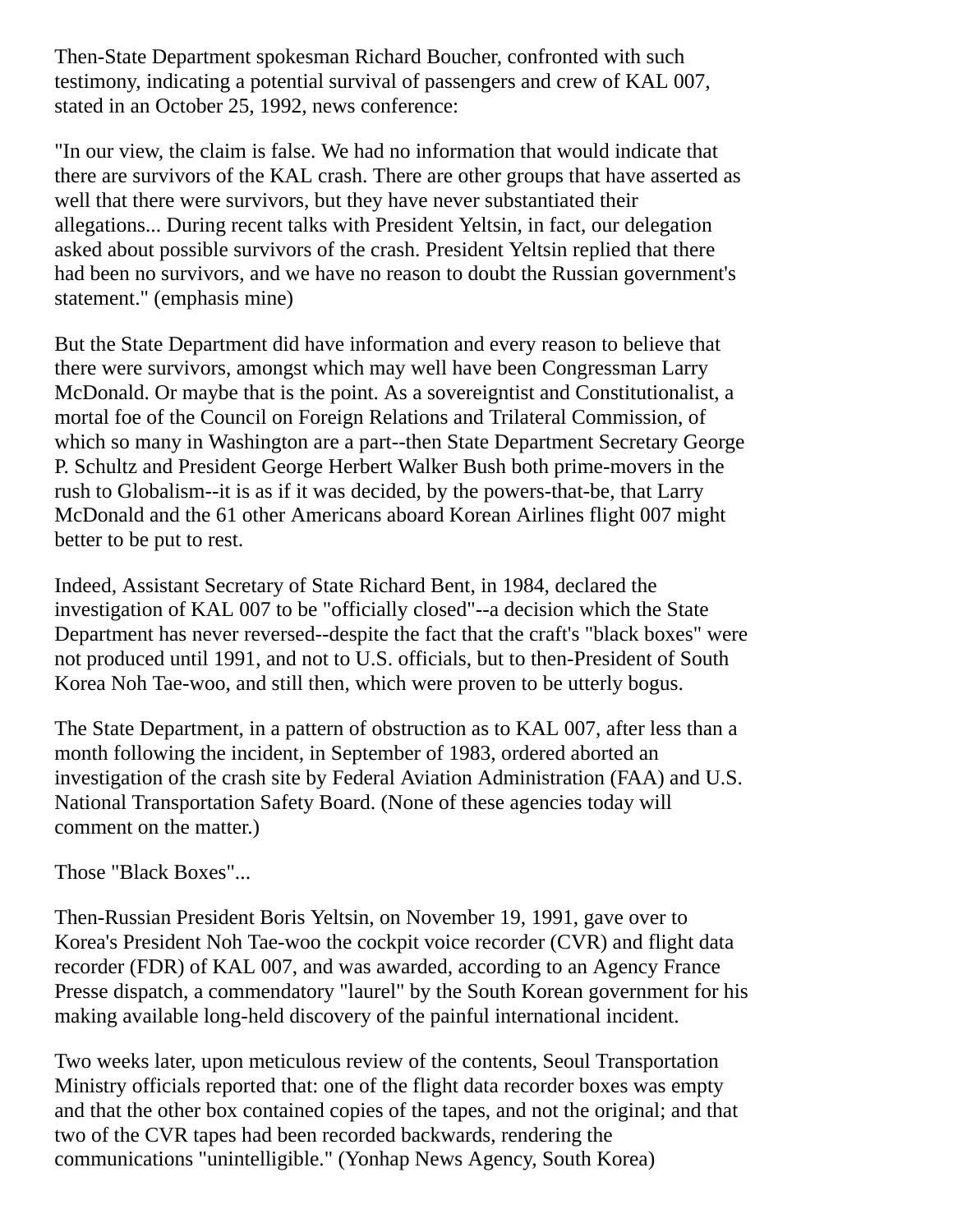South Korean ambassador to Moscow, Hong Sun-yong, flew to the Kremlin upon orders of an embarrased President Noh Tae-Woo to demand explanation. According to a December 3, 1991, New York Times report of this meeting, it was acknowledged by Russian officials "that it knew that the FDR tapes had been removed." The Times states that Ambassador Hong "was told by Yuri Petrov, a senior Yeltsin aide, that the original tapes had been withheld because Russia planned to provide them to an international investigative body."

On December 8, 1991, the UN's International Civil Aviation Organization (ICAO) met in Russia for a two-day crisis meeting to discuss the sensitive nature of KAL 007. Again, Russian President Yeltsin failed to turn over the original CVR and FDR, forcing acting-U.S. Ambassador to Russia James Collins to issue a public acknowledgement, admitting that Washington D.C. has yet to obtain materials crucial to an investigation of KAL 007. To-date, the South Korean government has never received the original CVR or FDR recordings, nor has it officially pressed Russia for the return of its property.

And yet the investigation into the violent death of a United States Congressman is, in the words of the State Department, "closed."

Who was Larry McDonald--this "unstoppable man on a mission," in the words of officials at John Birch Society's Appleton, WI, headquarters? It is a question that has haunted writers critical of government secrecy--of the Left and Right--for a quarter century.

JBS officials at the National Council-level, speaking recently on condition of anonymity, offered to this writer: "Larry McDonald was a medical doctor of urology, who joined the John Birch Society in the mid-60s and was determined to play a leadership role in American in the fight against communism. He started by leading an exemplary life as a JBSer and while as a member of the U.S. House of Representatives was chosen by founder Robert Welch and by members of the Executive Council to be the Society's Chairman in 1982." (The JBS maintains that Western Goals Foundation "was McDonald's baby from start to finish; Robert Welch was concerned that Larry might have too many irons in the fire, but there was no stopping him.")

Kathryn McDonald, his widow, would offer only: "He was my knight, my gladiator."

Approached on questions of Larry McDonald and Western Goals Foundation, Congressman Bob Stump (R-AZ), an ally of McDonald and from 1981-1987 a ranking Republican on the House Permanent Select Committee on Intelligence, responded irritably: "I don't understand why in the hell somebody would go back 10 or 12 or 14 years ago" (Silverman, "The Stealth Congressman," Phoenix New Times, 10/13/93).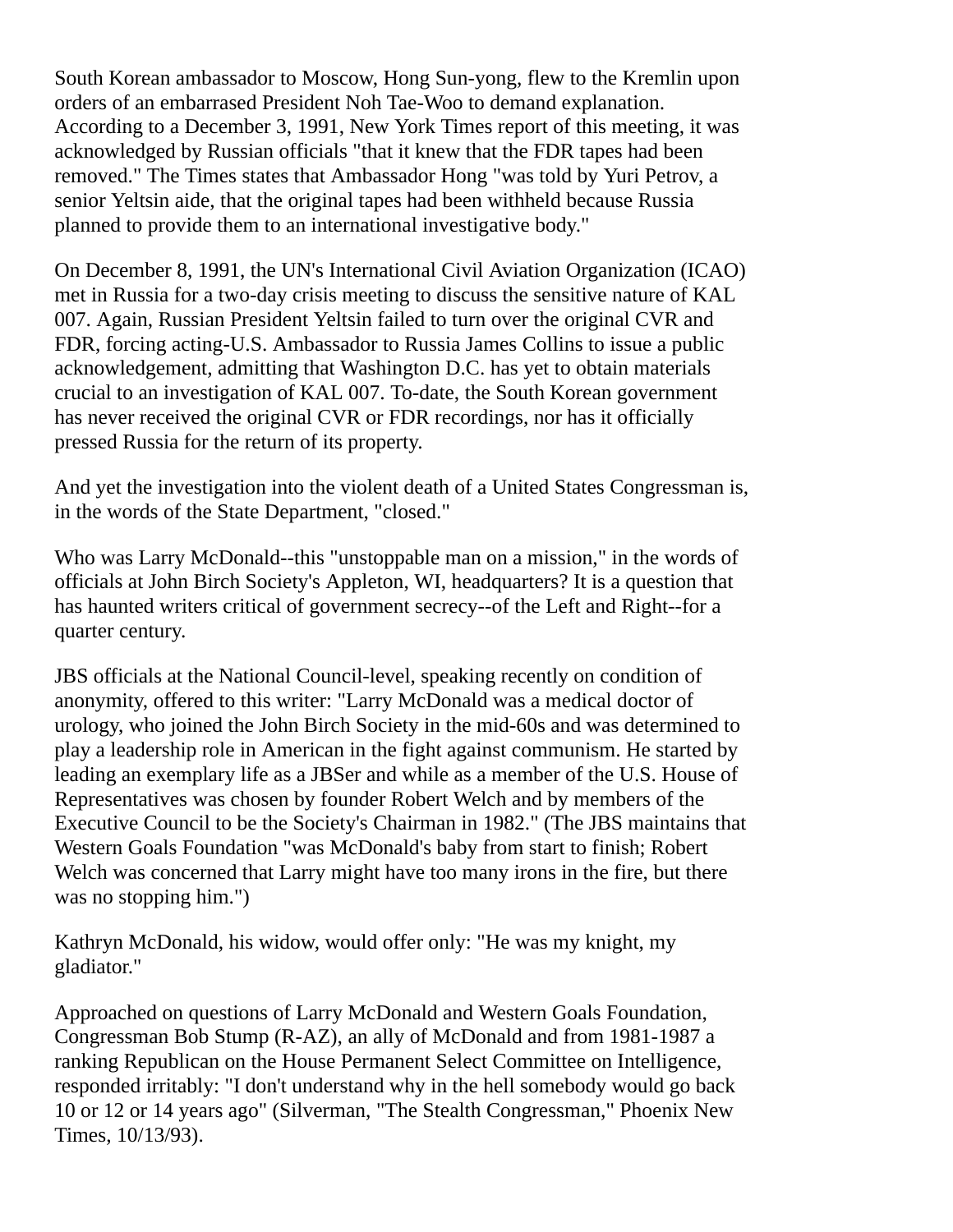A rare breed of Democrat (more properly, Dixiecrat), Dr. McDonald, in his fiveterms in the U.S. House, garnered the highest lifetime rating ever bestowed by the influential American Conservative Union (ACU), a Washington think-tank run since the 1960s by David Keene. As such, he had earned his stripes and the accolades or epithets, depending on ones ideological bent, which many newspapers bestowed upon him. Larry McDonald was, indeed, "the darling of the Right in America."

Mae Brussell, the late conspiracy theorist from Monterey, California, heiress to the I. Magnin department store empire, and who wrote of McDonald for Hustler ("Who Killed Congressman Larry McDonald," February 1984) rightly posed this question:

"Why would the Soviet Union wish to make a martyr of Larry McDonald? If the Russians are the experts at terrorism that they're supposed to be, it would seem obvious that they could find an easier way to get rid of the congressman than chasing his airplane over Soviet territory for 2 1/2 hours. They could have easily blown him away anywhere in the world."

Ms. Brussell's conclusion, like that of this writer, is that the Soviets did not intend to make a martyr of McDonald--were probably not even aware that he was aboard the aircraft. The U.S.S.R. suffered serious setbacks in the eyes of the so-called World Community for their blunder, following the incident, with the U.S. Senate voting to approve the deployment of the MX-missile and to allow use of binary nerve-gas in warfare. But that 2 1/2 hours which KAL 007 spent over Soviet territory is a critical piece of the puzzle. As is the nearly 2 1/2 hours that the plane's flight crew spent  $\leq i$  in total absence of communication, with each other or with air-traffic-control at FAA (U.S.) or with its Korean counterpart $\langle b \rangle$ . For 2 1/2 hours, from the time that the craft strayed off-course and into recognized Soviet airspace, and until the very last moments of the flight, when the pilots were tracked, chased and shot at by Soviet SU-15s, the flight crew said not one word to each other. (ICAO report)

Brussell attributes this bizarre behavior to "mind-control"; that the flight crew was part of a CIA reconnaissance mission, and that they were under the spell of their spymasters. It is an interesting theory, but officials at the John Birch Society offer a simpler explanation: "The only way those pilots flew off-course into enemy airspace for nearly three hours, in total absence of communication, is with guns to their heads."

For the record, the John Birch Society has stated recently: "Our belief all along is that the plane was hijacked in Anchorage, upon refueling."

But if hijacked, by whom? And toward what end? Why would hijackers force pilots of a passenger jetliner into Soviet airspace, subjecting even themselves (the hijackers) to obliteration by air-to-air missiles?